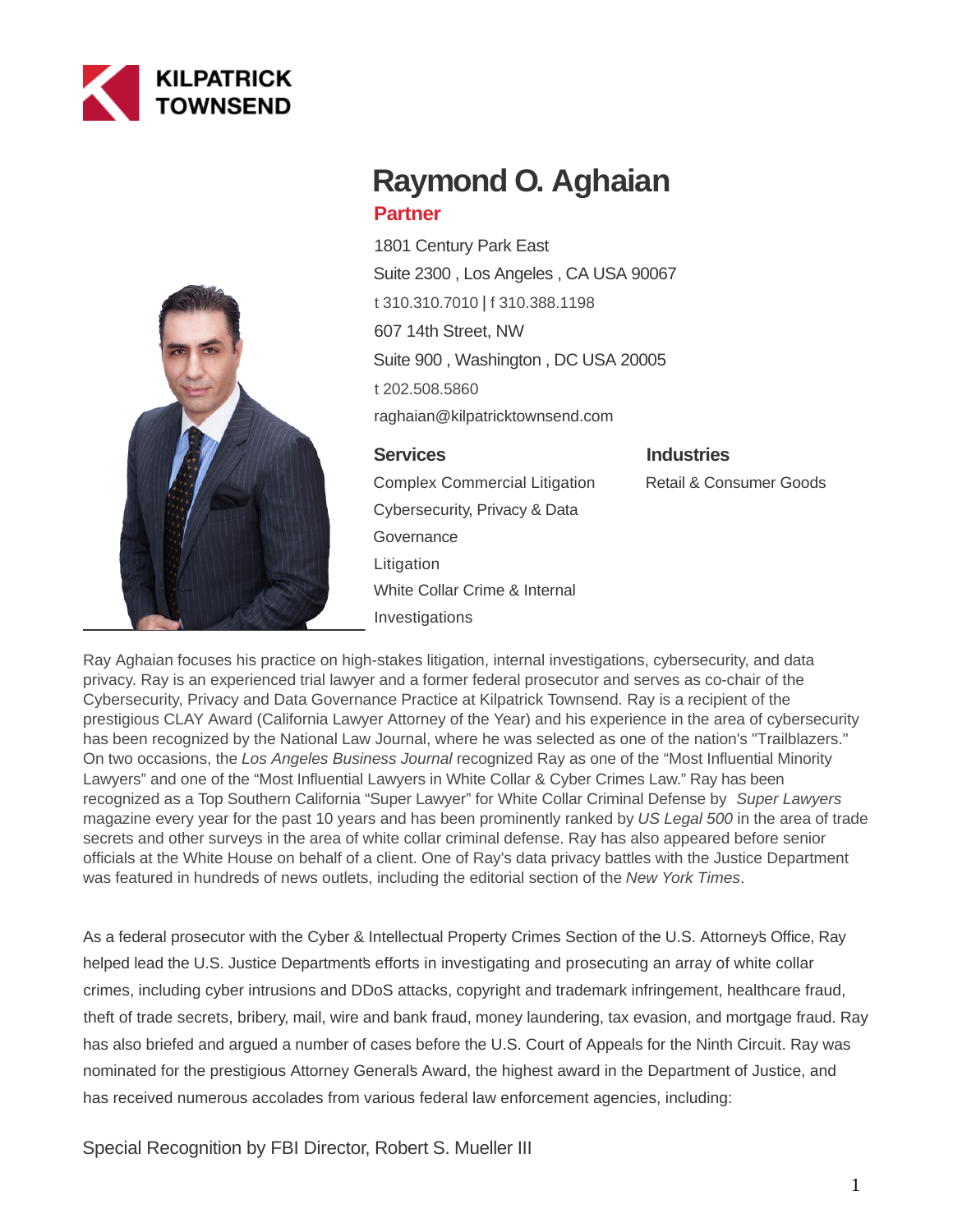

Immigration & Customs Enforcement (ICE) Director's Award for Excellence Housing & Urban Development Inspector General's Award for Excellence ICE Assistant Director's Award for Excellence FBI Los Angeles Special Agent in Charge Award for Outstanding Service IRS-Criminal Investigations Los Angeles Special Agent in Charge Award for Outstanding Service Department of Labor Los Angeles Special Agent in Charge Award for Outstanding Service **Cybersecurity & Privacy**

Ray advises clients on cybersecurity issues, including investigating and responding to cyber-attacks and data breaches, assessing and securing computer networks before any breach, mitigating the risk of liability, and ensuring compliance with cybersecurity standards. Ray also advises electronic communication service providers and other entities on privacy issues relating to the CLOUD Act, the Electronic Communications Privacy Act, including the Stored Communication Act ("SCA"), the Wiretap Act, the PROTECT Act, and FISA and assists clients in responding to National Security Letters and subpoenas requesting customer data while ensuring compliance with EU-US Privacy Shield mandates. Ray's notable cybersecurity engagements include leading the representation of:

Advising MailChimp on host of privacy and SCA issues.

Advising Facebook on SCA related issues.

DreamHost, an electronic communications service provider, in successful litigation against the U.S. Department of Justice (DOJ) in a highly-publicized privacy battle, wherein the Court ultimately precluded the DOJ from obtaining information about individuals visiting and communicating with the political advocacy website DisruptJ20 in relation to the Inauguration Day protests.

Department of Defense contractor in a post data breach matter involving access and acquisition of Personally Identifiable Information and sensitive U.S. State Department data which led to the disclosure of the breach within the U.S. and other countries worldwide.

One of the world's largest ride-sharing services on data collection and cybersecurity standards in relation to operation of vehicles in the United States.

One of the nation's largest property management companies in consulting and assessing their cybersecurity infrastructure.

Am Law 100 law firm in a post data breach matter which led to the disclosure of the breach. Healthcare technology company in midst of an active request for ransom under a threat of repeated DDoS attacks.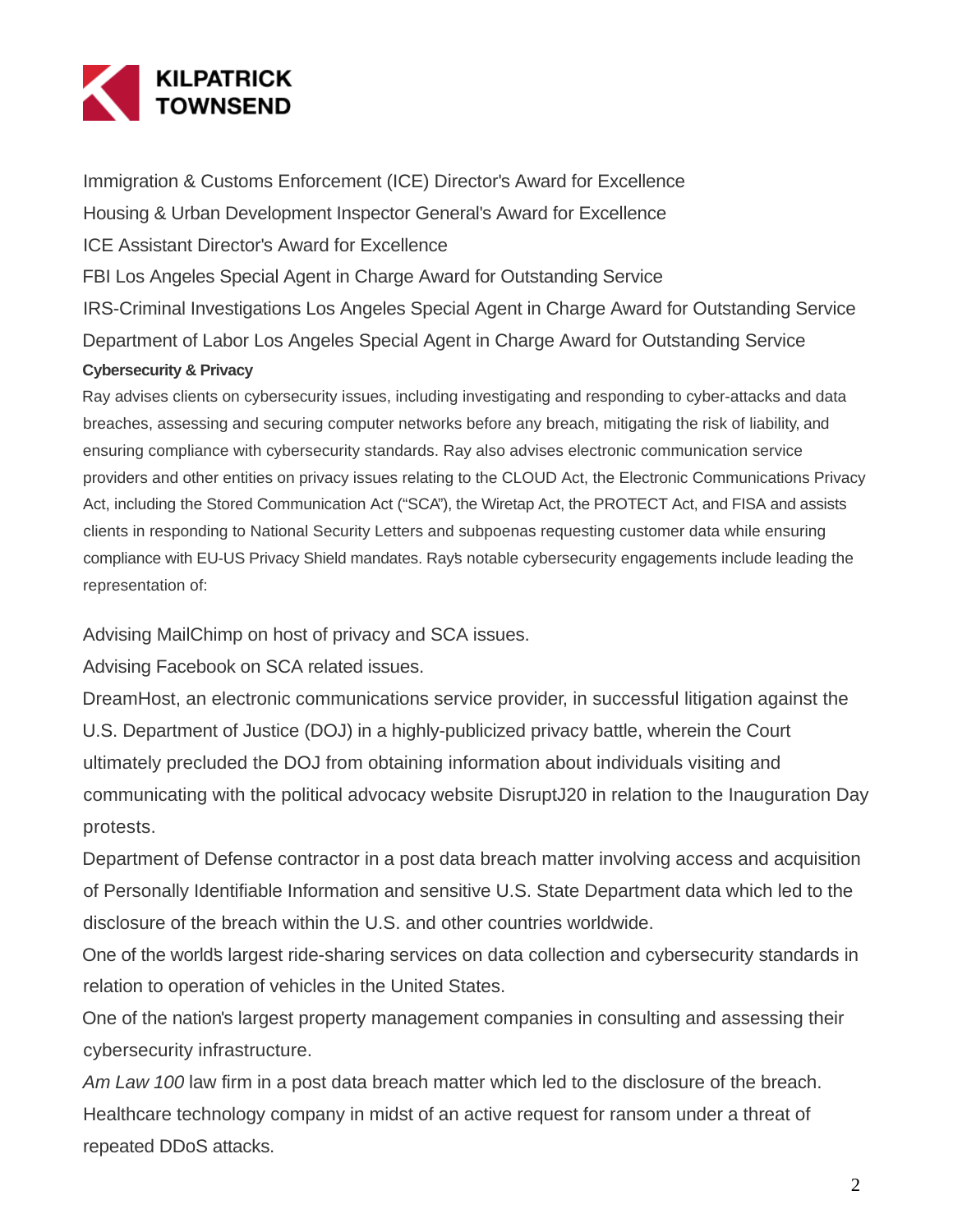

Avionics firm involving the unauthorized access of data and exfiltration of \$70 million worth of trade secrets where the trade secrets were disclosed to competitors.

National retailer wherein the merchant bank and card brands identified the client as a Common Point of Purchase in purported point of sale theft of credit card data requiring an audit and analysis of the client's systems wherein the card brands and merchant bank reversed the CPP designation.

International organization of professionals in a post breach matter involving the potential acquisition and access of Personally Identifiable Information for more than 350,000 members worldwide.

Department of Defense contractor involving the acquisition of sensitive military data by a nation state actor and limiting NCIS access and scope of review of the client's database.

National fast-food retailer involving the theft of credit card data.

Web and cloud hosting company in assessing and securing their computer networks.

National claims management company in threatened litigation involving multiple plaintiffs in a post data breach matter involving Personal Health Information and successfully resolved the matter before the public filling of the complaint.

Reviewed, prepared and assessed incident response and breach response plans for various companies.

#### **Government Enforcement & Corporate Investigations**

Ray has represented numerous companies and corporate executives in a variety of internal investigations and white collar defense matters, involving: bribery, the Foreign Corrupt Practices Act (FCPA), procurement fraud relating to government contractors, the False Claims Act, ITAR and other export control violations, the Lacey Act, misbranded and adulterated drugs in violation of FDA regulations, embezzlement and fraud under the federal mail and wire fraud statutes. Ray has also developed an expertise in the area of trade sanctions imposed by the United States and advises companies accordingly. Ray's notable engagements in the area of government enforcement and corporate investigations include:

Representing the payor of the largest purported bribe payment of \$6,500,000 in the Varsity Blues college admissions scandal.

Representing the CTO of one of the largest international cryptocurrency exchange platforms involving a multinational investigation relating to inaccessible or missing cryptocurrency of 115,000 customers.

Defending against a FINRA Department of Enforcement action of a broker wherein FINRA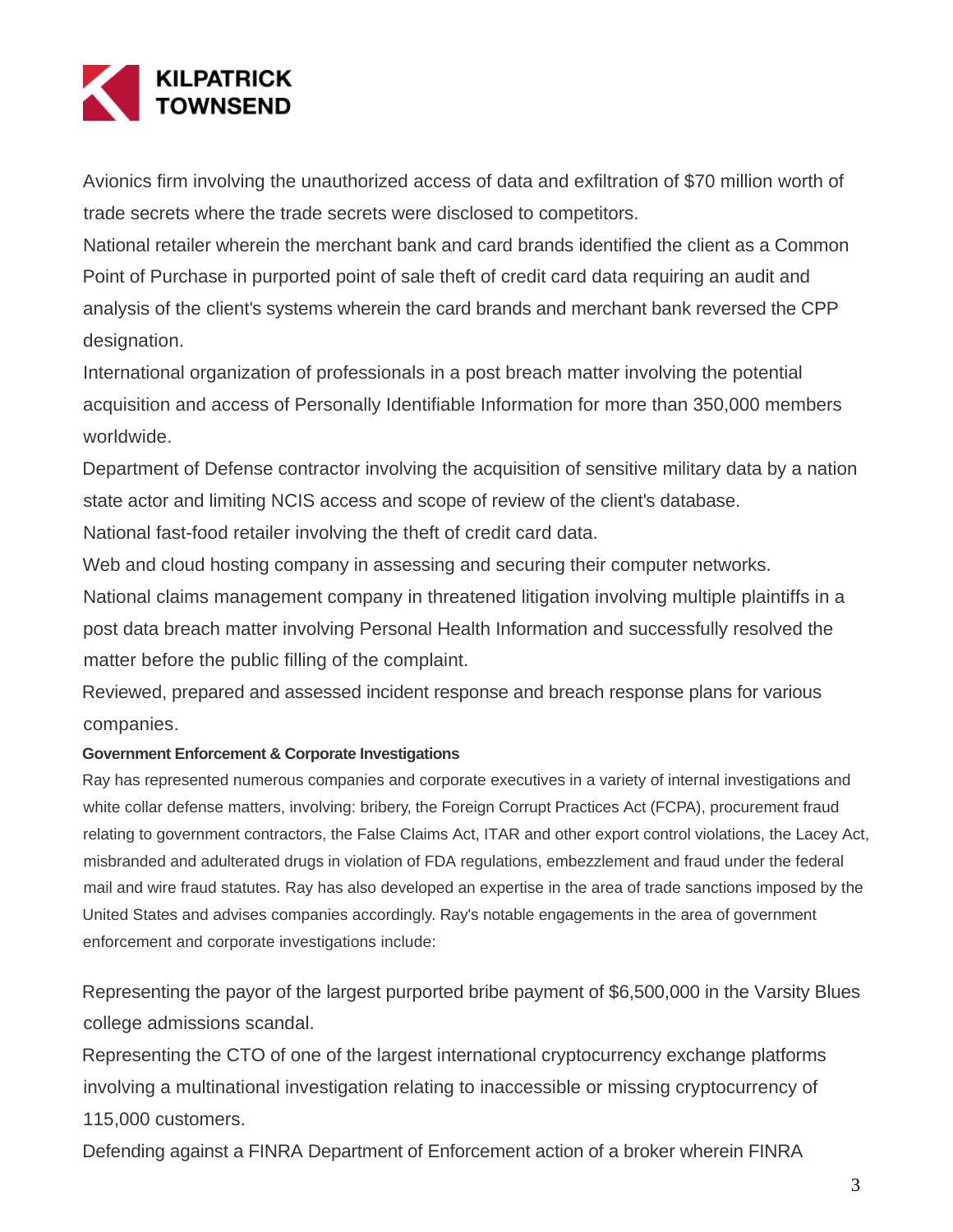

dismissed entirely the enforcement action without any penalties or disciplinary action.

Representing one of the national laboratories in an internal investigation relating to one of the greatest environmental disasters in U.S. history.

Counseling multinational companies on various sanctions related issues and assisting a company with relocation of offices from Russia in light of OFAC sanctions.

Representing an international management and construction firm with more than \$2 billion dollars of annual revenues in relation to an investigation of pending corruption charges against local officials.

Represented the in-house counsel of a publicly held company in relation to the over \$10 billion dollar acquisition of a foreign company pertaining to allegations of accounting improprieties and overt misrepresentations. No charges were filed against the client.

Obtaining a deferred prosecution agreement for the president of a government contractor in relation to an alleged multimillion dollar criminal False Claims Act and obstruction of justice violations after criminal charges were brought forth by the government.

Representing a Fortune 200 company in a government investigation involving allegations of export control violations.

Representation of a Native American tribe in relation to a government investigation relating to allegations of fraud, embezzlement, misuse of federal proceeds, and accounting improprieties. Obtaining dismissal of criminal proceedings after uncovering evidence of public corruption in relation to the arrest and initiation of criminal charges brought against the client.

Representing a publicly traded aerospace company relating to an FBI international investigation involving alleged ITAR violations.

Representing a subject of a government investigation involving the \$19 billion judgment against Chevron in the Lago Agrio litigation.

Representing the "tippee" of a publicized insider trading prosecution wherein the tippee traded on the information, but was ultimately not charged and testified as a witness at tippee's trial.

Representing one of the largest aircraft ground handling companies in an internal investigation involving the arrest of employees in the dry-ice bombings in LAX.

Obtaining dismissal of all criminal proceedings against a corporate officer involving allegations of embezzlement and accounting fraud amounting to approximately \$800,000 after the arrest and execution of a search warrant.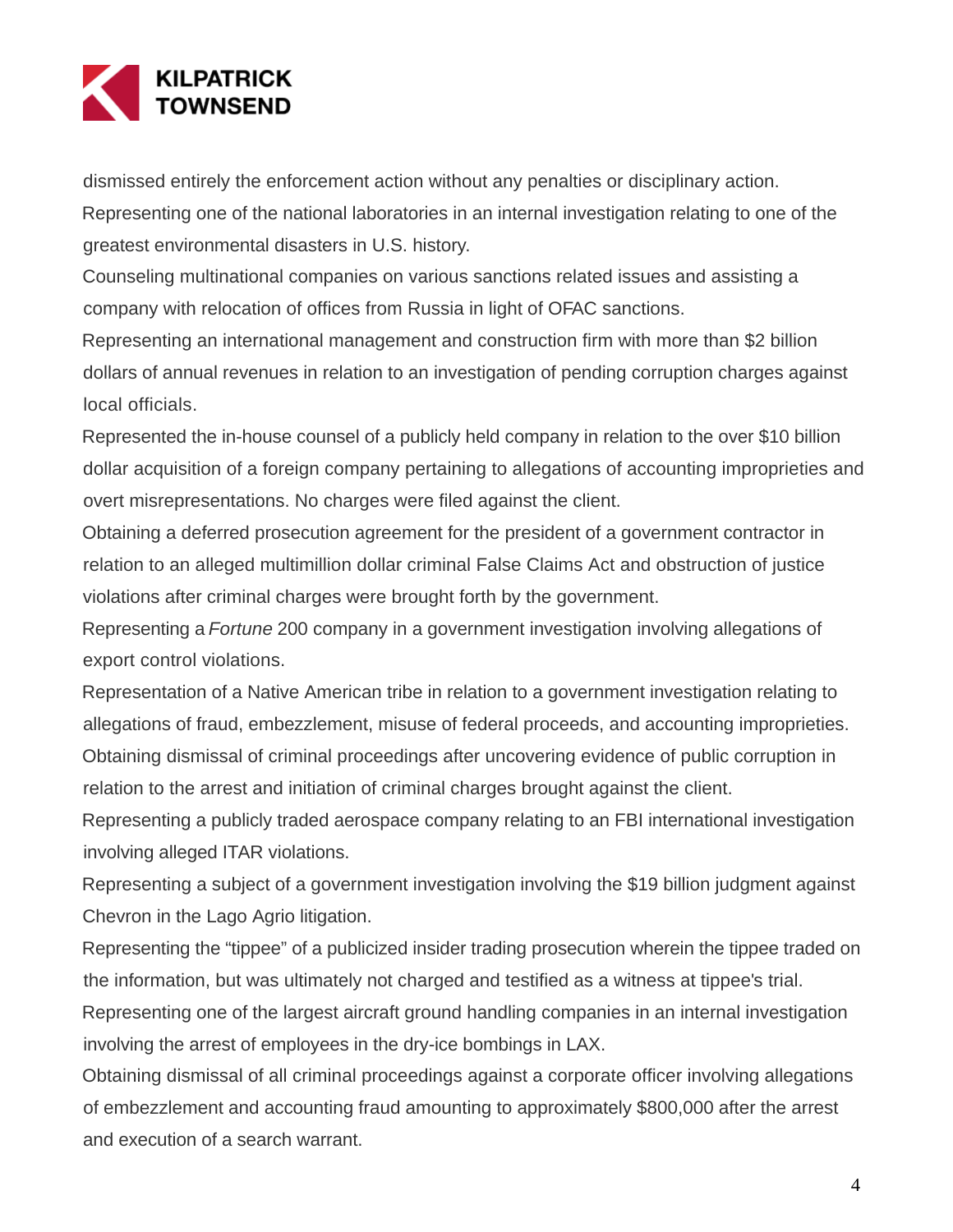

Representing an international insurance company with more than 1,800 employees and more than 1,000 independent brokers in an internal investigation involving fraud and breach of contract by vendors.

Representing a defendant post-conviction in a federal jury trial and obtaining a sentence of only three months incarceration after defendant was convicted on multiple counts of obstruction of justice and where co-defendant was sentenced to 24 months on the same counts of conviction. Thereafter, obtained a stay of the sentence pending conclusion of appeal.

Obtained a sentence of home detention in representing a manufacturer of health food, nutritional supplements, and cosmetic products against allegations for violations of the Lacey Act, false labeling, money laundering, and U.S. Customs violations.

Representing a city council member in an FBI public corruption investigation (no charges filed). Representing a former corporate officer in relation to violations of the FCPA.

Representing the prime target in the highly publicized Moreno Valley City Council federal corruption investigation and convinced the government to not pursue charges against the client. Defending a principal of a medical provider in relation to allegations of Medicare fraud and kickbacks involving the highest amount of false Medicare billings in a single healthcare fraud takedown in United States strike force history.

Representing a former Los Angeles County public official in relation to potential charges of corruption and conflicts of interest violations (no charges filed).

Representing a medical doctor involving allegations of obtaining misbranded and adulterated drugs in violation of FDA regulations.

Represented a multinational entity in relation to an investigation by the FAA for violations in transporting hazardous material.

# **Civil Litigation & Disputes**

Some of Ray's engagements where he has served as lead trial counsel in complex civil litigation and disputes include:

Representing a Fortune 10 telecommunications company in prosecuting multiple lawsuits filed in federal courts across the country against various unauthorized dealers relating to unauthorized access and unlocking of cell phones, fraud, and trademark infringement. Representing the assignee in an ABC litigation relating to the assignment of the infamous \$165 million-dollar vertically integrated cannabis operation, the Genius Fund, upon the death of the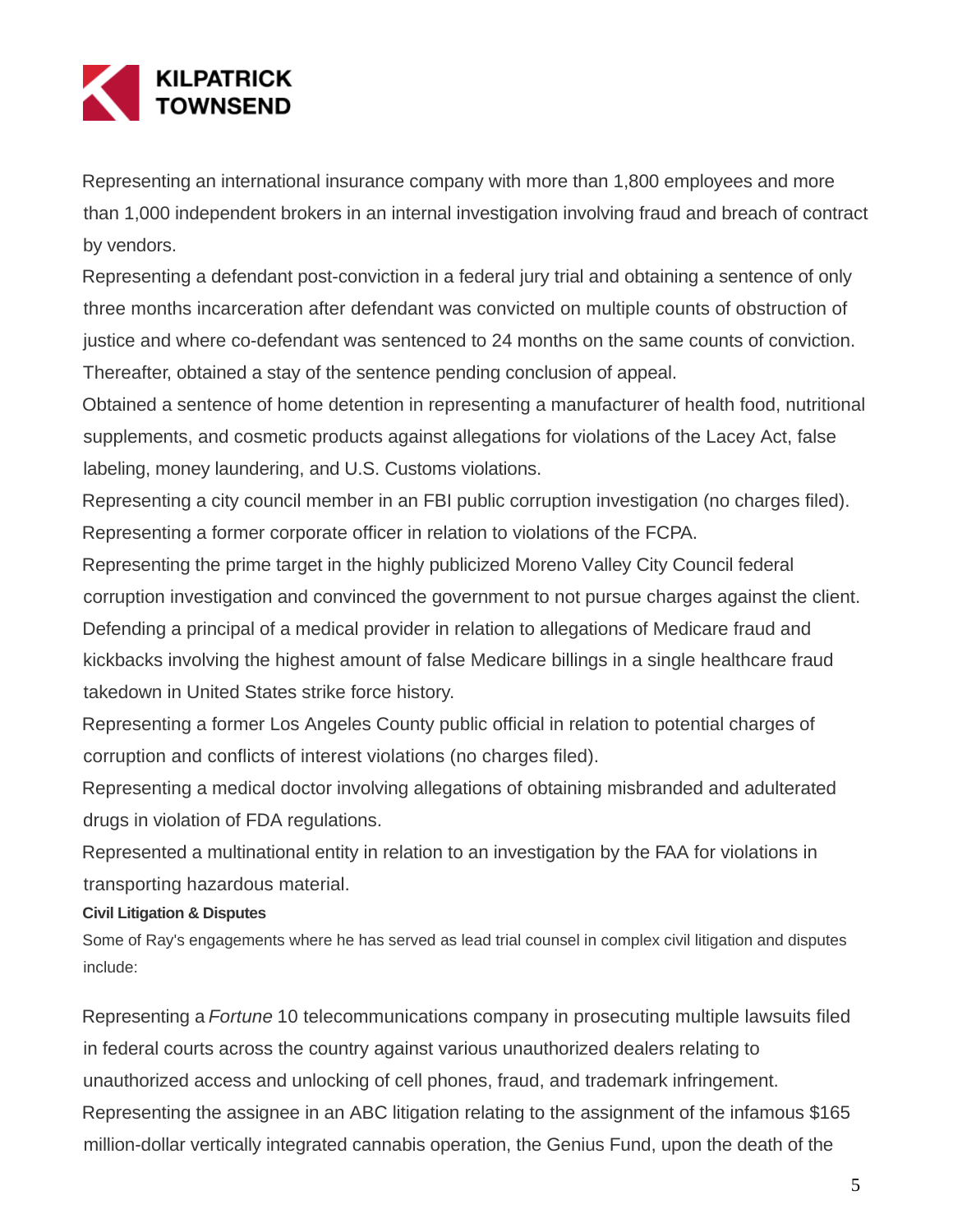

owner.

Defending one of the most prolific NFL players in a litigation involving allegations of fraud, breach of fiduciary duty and money laundering relating to a cannabis startup.

Represented the purchasers of securities in obtaining an \$8 million-dollar federal securities fraud judgment involving violations of Rule 10b-5.

Representing investors in a federal securities fraud lawsuit involving a \$7 million media investment contract.

Defending a property management company in a lawsuit, both as defendant and cross complainant, involving allegations of fraud and theft of trade secrets.

Representing a director and shareholder of a government contractor in a \$32 million dollar lawsuit by the former CEO and Chairman of the company.

Defending a professional fiduciary services provider in a lawsuit involving allegations of fraud and foreclosing media coverage of the alleged conduct.

Representing a property management company in a lawsuit involving a breach of a lease agreement by a law firm.

Representing a cable television network in a lawsuit involving breach of contract and injunctive relief against one of the largest cable operators in the United States.

# **Government Experience**

Examples of some of Ray's prosecutions and investigations as a federal prosecutor, include:

Leading the highly publicized multi-agency public corruption prosecution of an Assistant Chief Counsel at ICE on charges of bribery, obstruction of justice and tax evasion. As a result of securing a guilty verdict on every count at trial, Ray obtained one of the longest federal corruption sentences of a public official in United States history.

Leading the prosecution of co-conspirators involved in one of the largest Medicare fraud schemes ever perpetrated by a single criminal enterprise amounting to approximately \$160 million of Medicare fraud proceeds.

Leading the prosecution of a multi-million dollar and multi-agency international cyber-crime scheme perpetrated by an international criminal enterprise resulting in the first ever arrest and prosecution of a defendant designated as a "Top International Criminal Organization Target." Leading the prosecution of cyber-attacks launched against a celebrity rock and roll legend by members of an international cyber hacking group.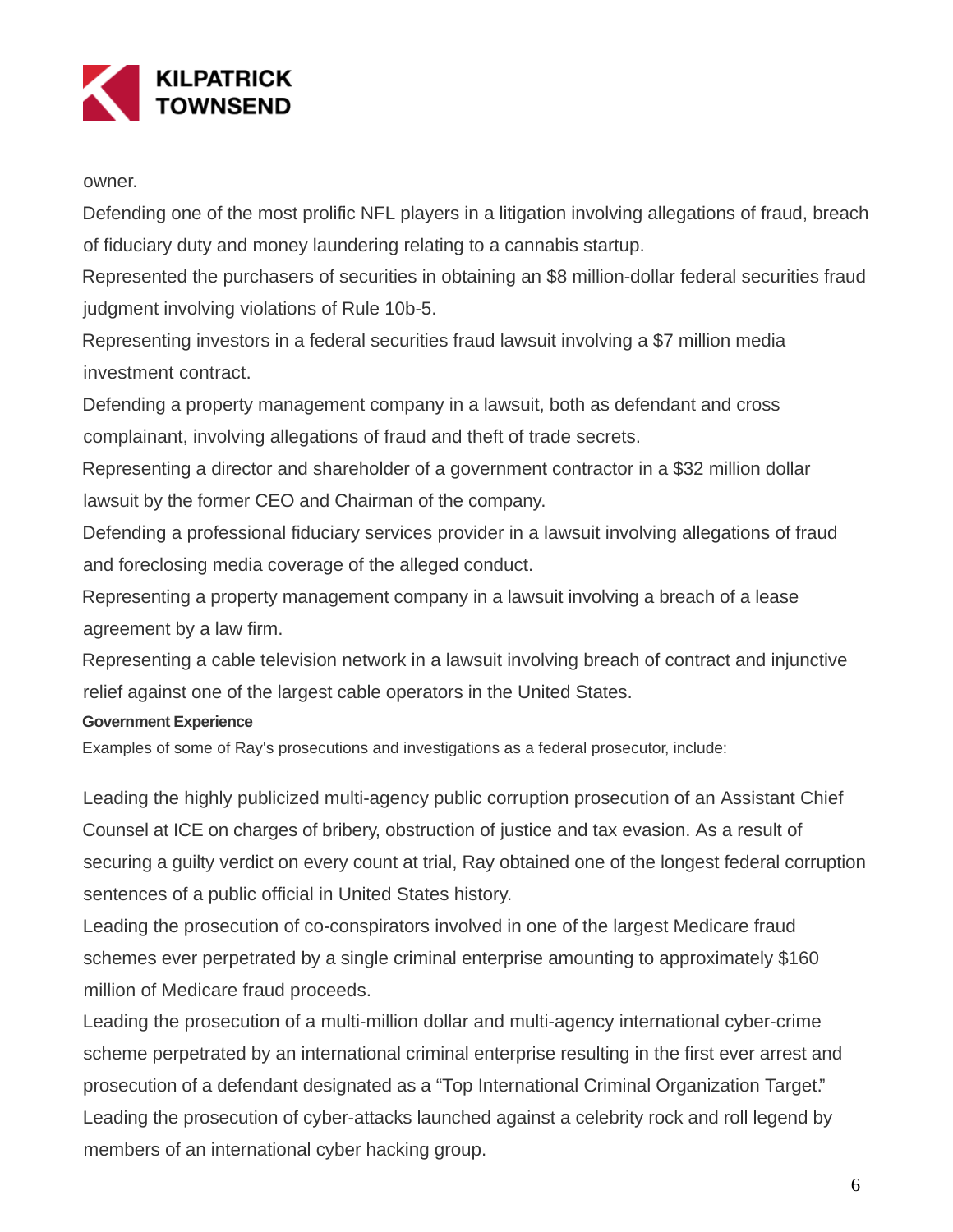

Leading the prosecution of a corporate CEO/accountant for filing false corporate tax returns resulting in a \$700,000 tax loss to the United States.

Prosecuting a \$29 million multi-agency mortgage fraud and bank fraud conspiracy orchestrated by a 100-employee brokerage firm.

Prosecution of the importation and attempted sale of counterfeit designer apparel and jewelry from China exceeding a retail value of \$20 million.

Leading the prosecution of a defendant for making death threats against a federal judge.

Appointed commissioner pursuant to Mutual Legal Assistance Treaties and assisted foreign law

enforcement officials in international corruption prosecutions in the United States. **Education**

University of California, Hastings College of the LawJ.D. (2001) Hastings International & Comparative Law Review, Member

University of California, Santa BarbaraB.A. (1997)

### **Admissions**

California (2001)

District of Columbia (2002)

# **Court Admissions**

U.S. Court of Appeals for the Ninth Circuit

- U.S. District Court for the Central District of California
- U.S. District Court for the Northern District of California
- U.S. District Court for the Southern District of California

# **Clerkships**

-

# **Insights**

#### Alert

U.S. Expands Russia Export Restrictions and Sanctions Targeting Additional Services to Russia May 16, 2022

# Alert